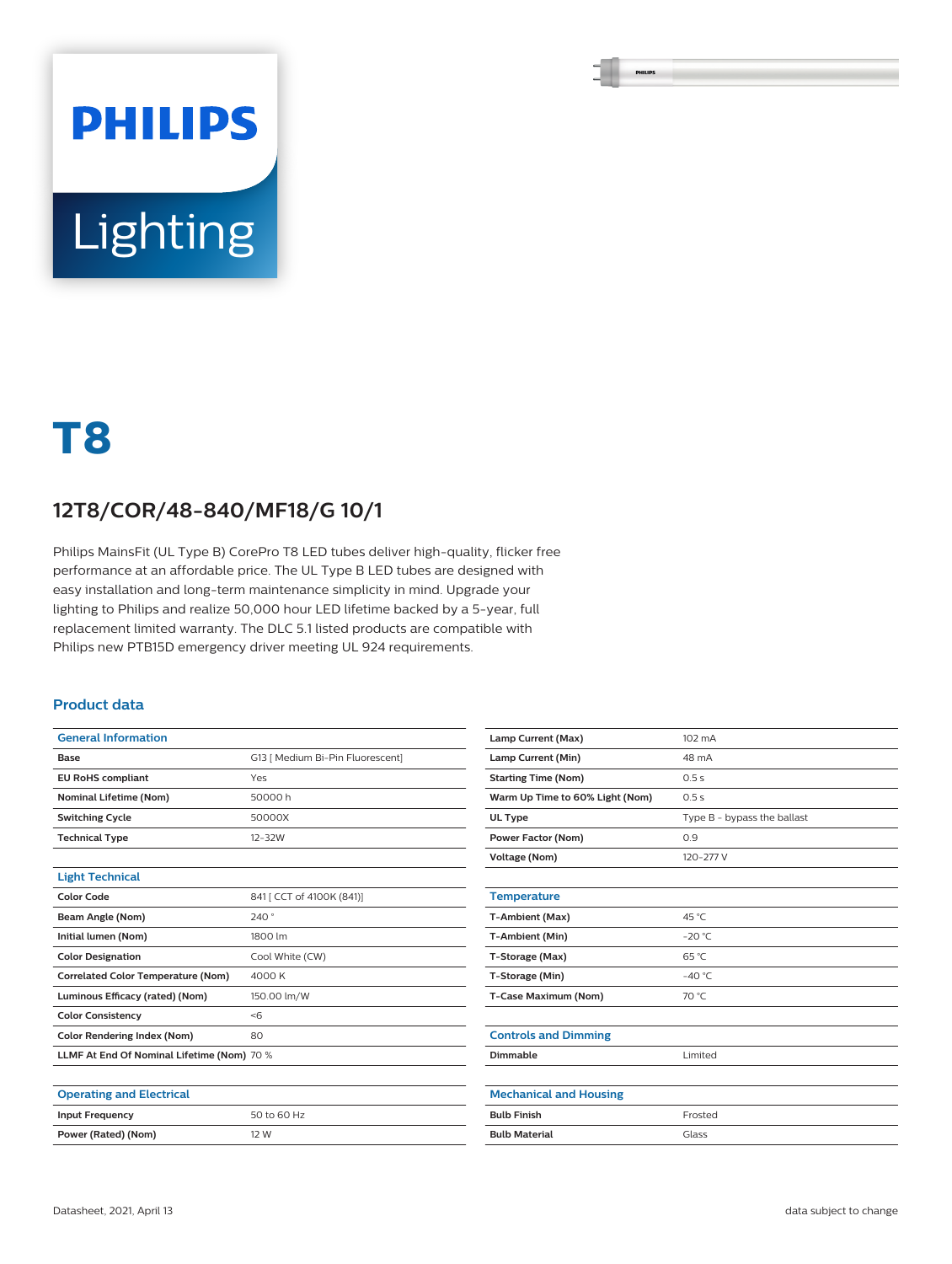| <b>Product Length</b>           | 48 in                              |  |
|---------------------------------|------------------------------------|--|
| <b>Bulb Shape</b>               | Tube, double-ended                 |  |
|                                 |                                    |  |
| <b>Approval and Application</b> |                                    |  |
| <b>Energy Saving Product</b>    | Yes                                |  |
| <b>Approbation Marks</b>        | RoHS compliance UL certificate DLC |  |
|                                 | compliance                         |  |
| Energy Consumption kWh/1000 h   | - kWh                              |  |
|                                 |                                    |  |
| <b>Product Data</b>             |                                    |  |
| Order product name              | 12T8/COR/48-840/MF18/G 10/1        |  |
|                                 |                                    |  |

| <b>EAN/UPC - Product</b>             | 046677563509 |
|--------------------------------------|--------------|
| Order code                           | 563502       |
| <b>Numerator - Quantity Per Pack</b> |              |
| Numerator - Packs per outer box      | 10           |
| Material Nr. (12NC)                  | 929002484204 |
| Net Weight (Piece)                   | $0.215$ kg   |
| <b>Model Number</b>                  | 9290024842   |
|                                      |              |

#### **Dimensional drawing**



| Product                                                            |  | $\mathbf{A}$ 1 |  |  |
|--------------------------------------------------------------------|--|----------------|--|--|
| 12T8/COR/48-840/MF18/G 25.7 mm 28 mm 1198.2 mm 1205.3 mm 1212.4 mm |  |                |  |  |
| 10/1                                                               |  |                |  |  |
|                                                                    |  |                |  |  |

#### **Photometric data**

|                                                                                                    |                                                                       | 1 x TLED 12W 4000K 9299314542 |
|----------------------------------------------------------------------------------------------------|-----------------------------------------------------------------------|-------------------------------|
|                                                                                                    |                                                                       | 1 x 1900 to:                  |
|                                                                                                    | <b>Custom extensive discrimit</b><br>---                              | USK-topset                    |
|                                                                                                    | $\overline{\phantom{a}}$<br><b>Carl 10 Fd Fd</b><br><b>CONTRACTOR</b> | --<br>a is forest<br>$\sim$   |
|                                                                                                    |                                                                       | --                            |
|                                                                                                    |                                                                       | <b>SALES</b>                  |
|                                                                                                    |                                                                       |                               |
|                                                                                                    |                                                                       |                               |
| <b>A</b>                                                                                           | <b><i><u>Elizabeth Schwarth</u></i></b>                               | Ŧ.                            |
| $\sim$<br><b>Manager</b><br>- 72                                                                   | a list of a straightful dealer                                        | <b>Lerence Fale</b>           |
| <b>Sellin Avenue</b><br><b>Milk Barbert Art</b><br><b>Northern Street</b><br><b><i>SERVICE</i></b> | ↽<br>---<br>.                                                         |                               |
| When model they                                                                                    |                                                                       |                               |
|                                                                                                    | ×<br>z<br>в<br>z                                                      |                               |
|                                                                                                    | ÷<br>c<br>⋍<br>Ξ<br>c<br>÷<br>a                                       |                               |
|                                                                                                    | 222222<br>ΞB                                                          |                               |



**LEDtube COR 12W G13 1800lm 840 LEDtube COR 9,9W G13 1550lm**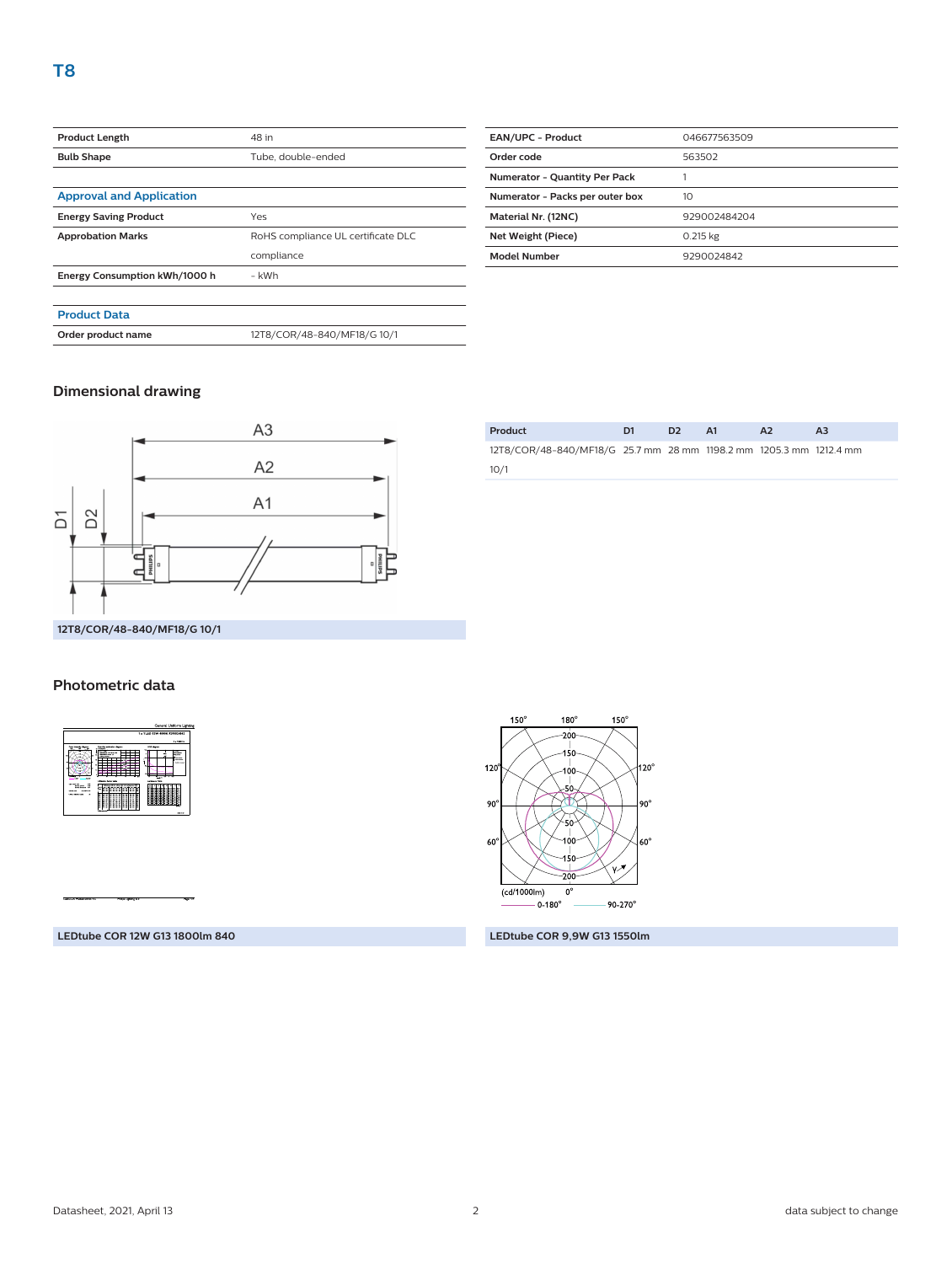#### **Photometric data**



**LEDtube COR 9,9W G13 1600lm 840**

#### **Lifetime**